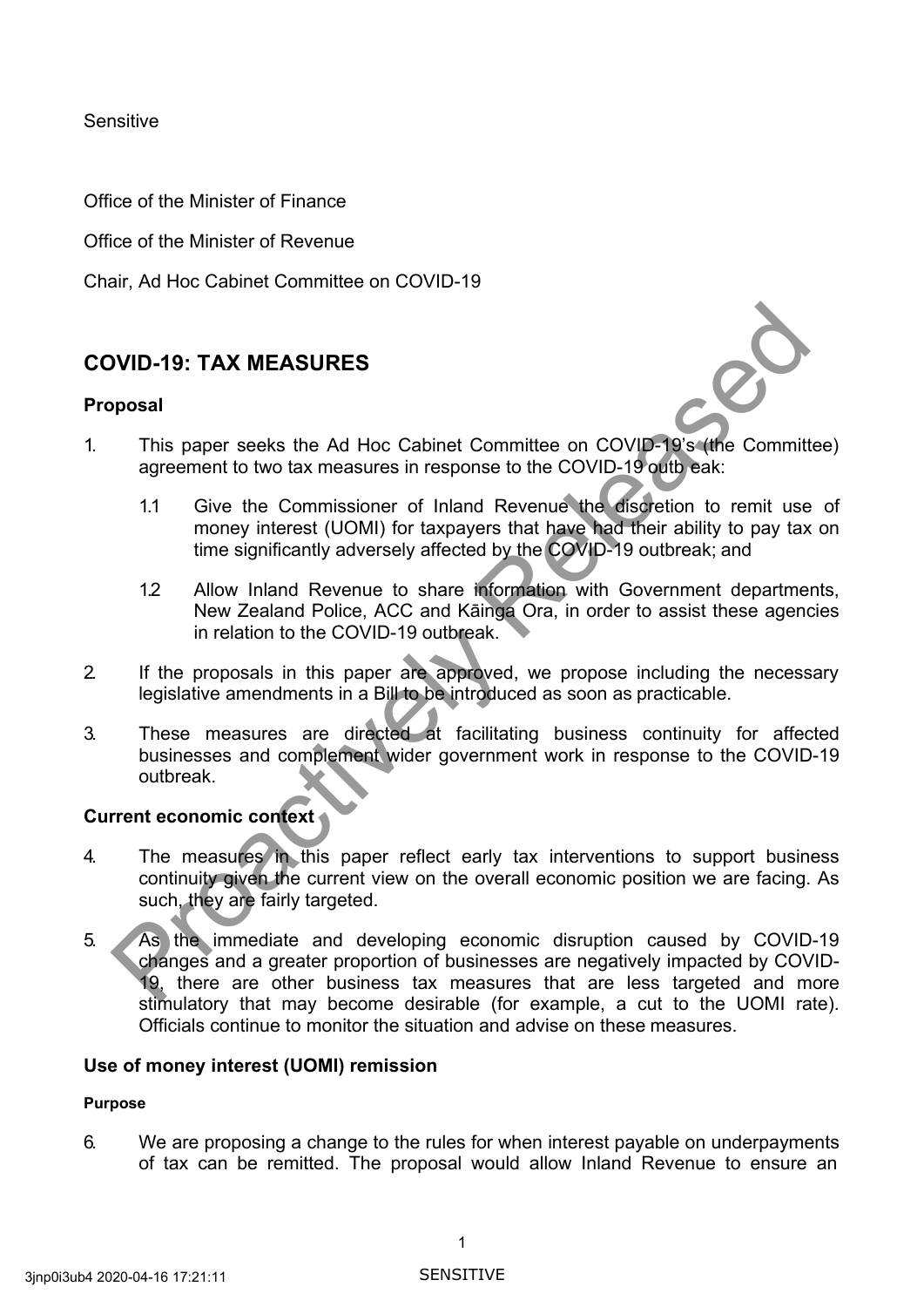effective zero-rate of interest on tax debt owed by taxpayers severely affected by the economic shock caused by the COVID-19 outbreak.

#### **Background**

- 7. The purpose of use of money interest (UOMI) is to compensate the Government for the loss of use of money from taxpayers underpaying their tax.
- 8. It applies to all tax types administered by Inland Revenue, including income tax and GST. UOMI also applies to underpayments of tax that are withheld at source, such as PAYE and RWT. UOMI also applies to Working for Families debt.
- 9. There are some legislative mechanisms that allow UOMI to be remitted however, these are not fit for purpose to respond to the nature of the economic shock caused by COVID-19.
- 10. For the remission of interest in response to emergency even s, the current rules provide for an Order in Council process to allow Inland Revenue to remit UOMI where a taxpayer is "physically prevented" from making a payment and are directed at situations or events where public safety is of paramo nt concern because of the risk of injury or death, typically due to a natural disaster.
- 11. In our view, the current statutory framework is not appropriate to address circumstances where a taxpayer is financially unable to pay their tax on time because of the economic impacts of the COVID-19 outbreak.

#### **Proposal**

- 12. We recommend that the Commissioner of Inland Revenue (Inland Revenue) be given the discretion to remit UOMI if a taxpayer's ability to make a tax payment on time has been significantly adversely affected by the COVID-19 outbreak. The discretion would apply both when a taxpayer is physically unable to make a tax payment on time and when a taxpayer is financially unable to make a tax payment on time because of the economic nature of the event. Using the was diplomation of the war line was the wind are windowned by COVI and RWT. UOMI also applies to Working for Families det.<br>There are some legislative mechanisms that allow UOMI to be remitted at soucce, so the co
- 13. While the discretion would enable Inland Revenue to remit UOMI on a late tax payment, the taxpayer would still be required to pay their core tax debt.
- 14. For Inland R venue to exercise this discretion, it must be satisfied that the taxpayer's ability to make a tax payment on time has been significantly adversely affected by the COVID-19 outbreak. A taxpayer's business being seriously affected by COVID-19 would not be sufficient grounds for UOMI to be remitted if they still had the ability t make a tax payment on time. As such, UOMI is less likely to be remitted for a large business that has been adversely affected by COVID-19 than a small-medium business as the large business is more likely to have financial capability and cash reserves to make a tax payment by its due date.
- 15. Inland Revenue is currently developing guidelines for the UOMI remission eligibility criteria. The eligibility criteria for interest remission would be aligned where possible with the eligibility criteria for the wage subsidy scheme. In particular, taxpayers eligible to receive the wage subsidy payment would be considered to have satisfied Inland Revenue's criteria for UOMI remission.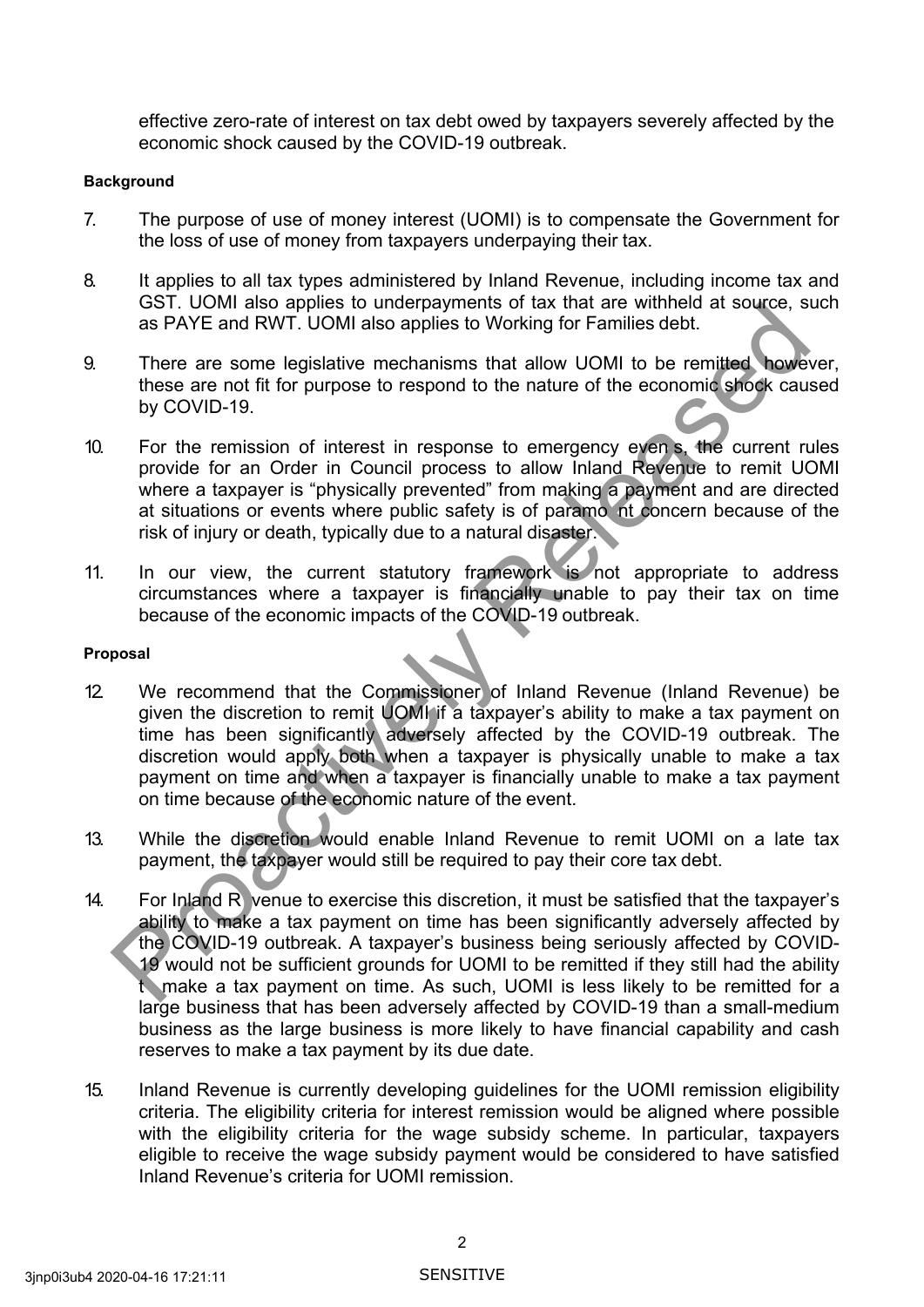#### **Application date**

- 16. We recommend that the proposed discretion for the Commissioner of Inland Revenue to remit UOMI in response to the COVID-19 outbreak apply only for tax payments due on or after 14 February 2020. This is the date that Inland Revenue announced that tax relief and income assistance measures would be available to people affected by a downturn in business owing to the COVID-19 outbreak.
- 17. The proposed discretion would only apply for two years from the date of enactment unless extended by an Order in Council. This would ensure that the discretion to remit UOMI is targeted at taxpayers affected by the current COVID-19 outbre k.

### **Information sharing**

### **Purpose**

18. We propose an amendment to the rules governing Inland Revenue's ability to share information with other government departments. This would ensure information can be supplied to assist the efficient and effective delivery of the Government's COVID-19 response.

#### **Background**

- 19. Currently, tax legislation requires Inland Revenue staff to keep taxpayer information confidential unless a specific legislative exception authorises the disclosure. There are a number of exceptions in the tax legislation enabling Inland Revenue to share information with other agencies. These existing exceptions will be used, where possible, to share information with other agencies to assist in the response to the COVID-19 outbreak. The matter in Columbus and the matter in the discrete that the discrete that the discrete that the conditions are the Columbus and the conditions of the condition with the discrete of the conditions of the condition of the
- 20. However, there may be situations where, as a result of the COVID-19 outbreak, it is desirable for Inland Revenue to share information with other agencies with which Inland Revenue does not have any existing arrangements or where the existing arrangements are not flexible enough to allow the required sharing to occur.

#### **Proposal**

- 21. We recommend legislative amendments to allow Inland Revenue to share information with other agencies in order to respond to the COVID-19 outbreak. This provision wil be targeted, time limited, and only used when existing legislative provisions are not adequate to share information.
- 22. Similar provision allowed Inland Revenue to share information as part of the response to the Canterbury earthquake and this proposal is modelled on that provision.
- 23. The proposed provision would allow Inland Revenue to share information with Government departments, the New Zealand Police, ACC, and Kāinga Ora, to help those agencies provide assistance in relation to the COVID-19 outbreak. For example, Inland Revenue could provide employee information to assist auditing of job subsidy claims to counter fraud. The ability for Inland Revenue to share information is often an important factor to the success of programmes, including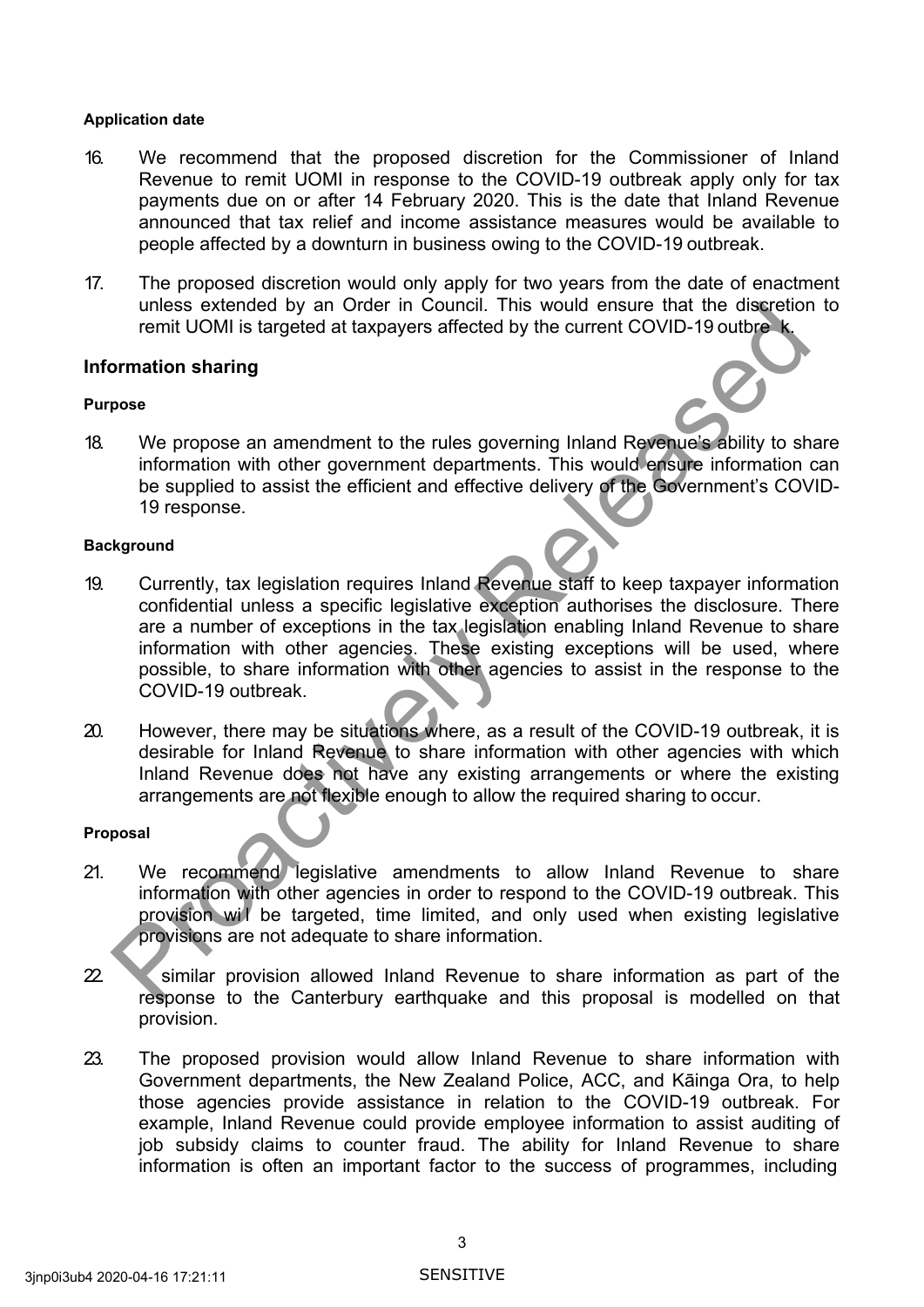mitigating fraud risk, that provide temporary income relief which have either been in response to a very large negative economic shock (ReStart – GFC) or tightly timelimited in response to a highly-localised and short-lived event (Earthquake Job Loss Cover – February 2011 Christchurch aftershock). The information that could be shared under the power would relate to both individuals and non-individuals and may include, but is not limited to, identifying information, contact and location information, financial information, and family information.

- 24. The proposed provision would apply for a period of two years only unless extended by an Order in Council. This would allow the Government to continue sharing information, if required, in response to COVID-19 after the two-year period.
- 25. Currently, tax legislation requires those persons who have access to taxpayer information under an information sharing provision to keep that information confidential and not disclose or use it for a purpose other than that for which it was provided. We recommend that this requirement should also apply to the proposed information sharing provision to assist the response to the COVID 19 outbreak. by an Order in Council. This would allow the Government to continue share<br>information, if required, in response to COVID-19 after the two-year period.<br>Currently, tax legislation requires those persons who have access to ta
- 26. As a safeguard, Inland Revenue will retain a discretion to refuse to disclose information if Inland Revenue considers it is undesirable to do so.
- 27. This provision would be limited to information sharing only and would not extend Inland Revenue's information gathering powers

### **Application date**

28. This provision would apply from the date of enactment of the Bill.

### **Other tax measures**

29. Inland Revenue and the Treasury are continuing to work on a range of other tax measures to support business continuity. Approval for these measures will be sought over the next few weeks and are likely to include approving regulations to clarify the GST treatment of the work-subsidy payments and other tax relief measures that will require legislative change.

## **Consultation**

- 30. Owing to the short timeframes for developing a policy response to the COVID-19 outbreak, there has been no public consultation on the proposal to give the Commissioner of Inland Revenue the discretion to remit UOMI.
- 31. The Office of the Privacy Commissioner has been informed of the information sharing proposal. However, due to the short timeframes for developing a policy response to the COVID-19 outbreak, the Commissioner has not been consulted on the proposal.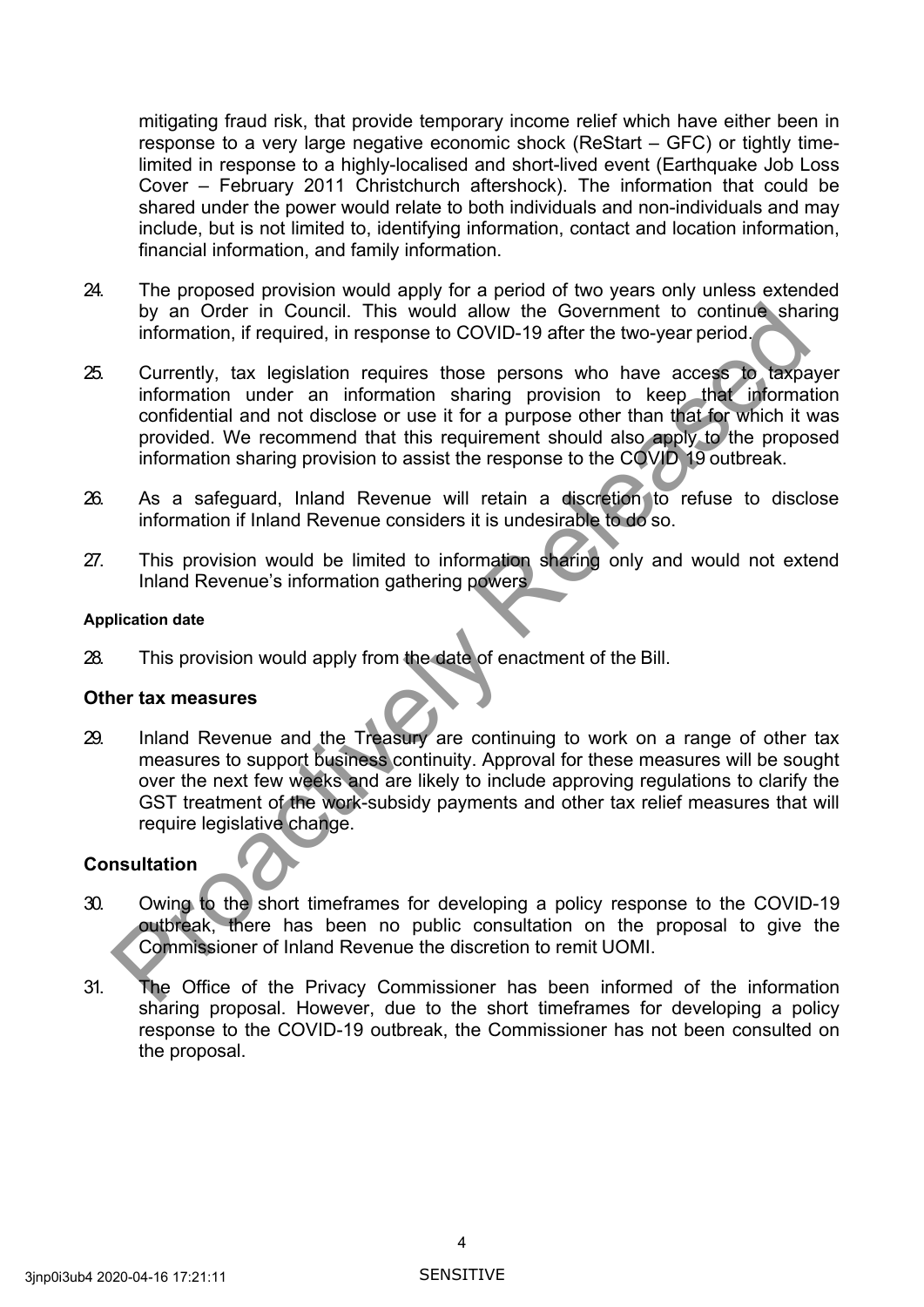## **Financial implications**

### **UOMI remission**

- 32. There is no direct fiscal cost from the proposal to give the Commissioner of Inland Revenue discretion to remit UOMI in response to the COVID-19 outbreak. There would be a negative financial implication for the Crown as this policy change would result in foregone UOMI revenue. However, as the Government's fiscal forecasts do not currently include COVID-19-related interest charges, their remission will have no impact on the fiscal position.
- 33. There are, however, a number of risks associated with this proposal:
	- 33.1 Decreasing the incentive to pay tax when it falls due (in smaller instalments) could result in some taxpayers being unable to pay their larger tax bill at a later date, which could result in core tax not being recoverable; and
- 33.2 Taxpayers who would have been subject to UOMI penalt es under ordinary economic circumstances could also face COVID 19-related stress. Remitting UOMI penalties for these taxpayers would have a fiscal cost (albeit unquantifiable), as some share of the remitted interest would have related to non-COVID-19 drivers. mpact on the fiscal position.<br>
There are, however, a number of risks associated with this proposal:<br>
23.1 Decreasing the incomitive to pay tax when it falls due (in smaller instalment could result in some taxpayers being u
- 34. More broadly, there is a risk that remitting UOMI could lead to the deliberate underpayment of tax in situations where the tax would have ordinarily been paid in full and on time, with delays potentially crossing fiscal years.
- 35. These risks will impact on the fis al position if they materialise. We are unable to quantify the materiality of the potential impacts.

### **Information sharing**

36. There are no financial implications relating to the sharing of information proposal.

# **Administration impacts**

- 37. Inland Reve ue has not yet completed a full impact assessment of these proposals and will need to do this, including identifying any resourcing implications, once details of eligibility criteria are more developed.
- 38. The changes proposed to UOMI will generate additional contacts of a complex nature for Inland Revenue as people seek advice on how these changes impact their situation. The retrospective nature of the changes adds to the complexity. Inland Revenue is already under pressure to manage customer demand from the upcoming Business Transformation Release 4 changes, and the beginning of the 2020 autocalculation period. There are additional expected cumulative impacts which Inland Revenue also need to manage, including from Budget 2020 items, further COVID-19 responses and the impact of reduced baselines due to the reduction of time-limited funding.
- 39. To manage this additional demand Inland Revenue will need to factor this into managing this peak season and given the likely resource contentions, re-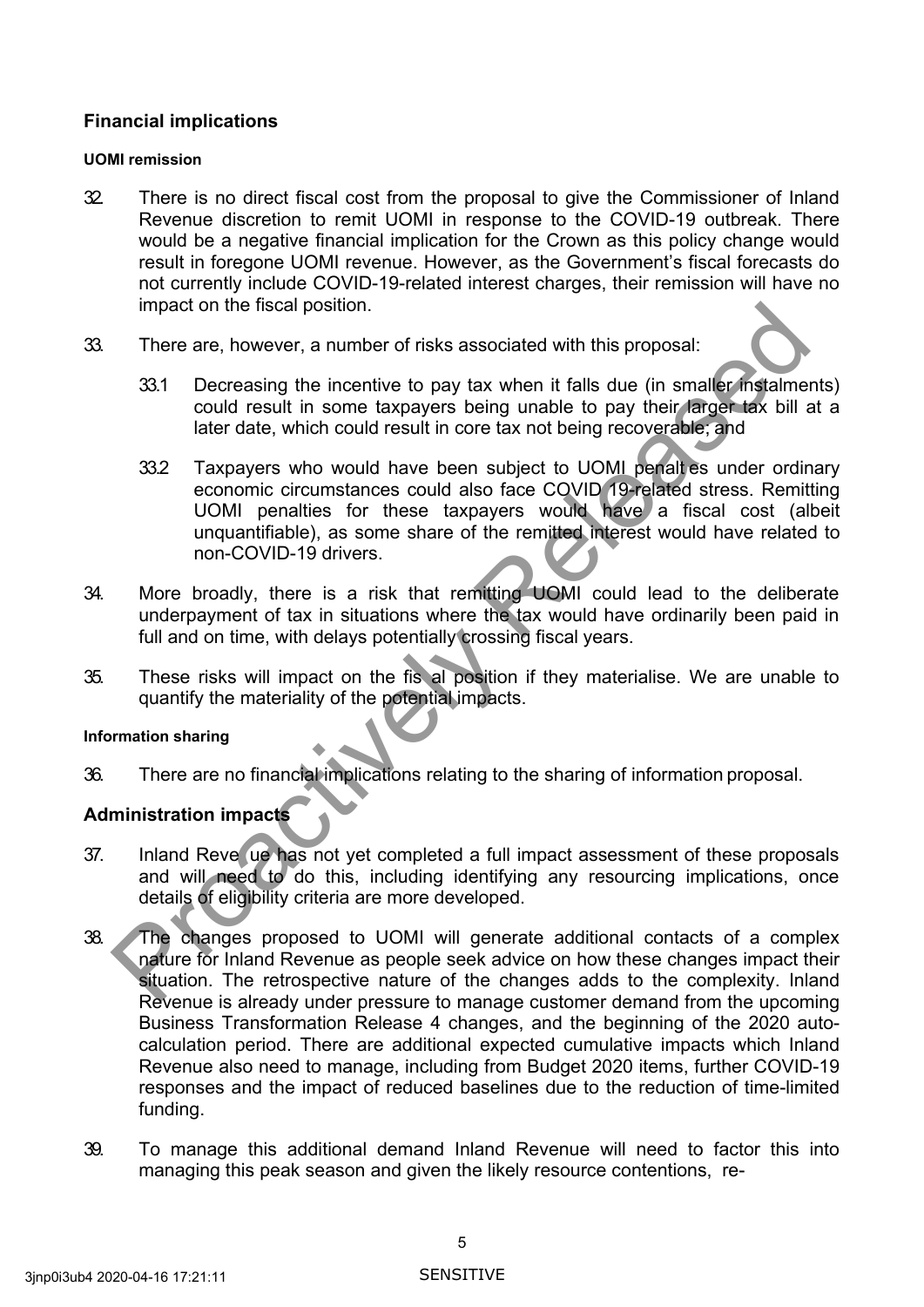prioritisation decisions would need to be made. The impact of not having sufficient capacity and capability is likely to be a sub-optimal customer experience and will potentially impact on performance standards.

- 40. These changes will require community and stakeholder engagement. This includes the UOMI remission facility for affected taxpayers which will require communication of the eligibility criteria. Inland Revenue intends to publish guidance to assist taxpayers in deciding whether they should seek this sort of relief.
- 41. Although some of the measures described in this paper are intended to be targeted at taxpayers that are significantly financially affected by the economic impact of COVID-19, there will be some applications for relief from taxpayers who have not been adversely affected. Inland Revenue staff will need to assess risk when actioning these requests and in doing so will be supported by our new systems which will help identify cases needing closer inspection.

### **Legislative implications**

- 42. Implementing the proposals recommend in this paper requires changes to the Tax Administration Act 1994.
- 43. If approved, we propose that the legislative changes resulting from these recommendations be included in a Bill to be int oduced as soon as practicable.
- 44. To ensure a Bill can be introduced as soon as practicable, we recommend that the Committee delegate authority to the Minister of Revenue, in consultation with the Minister of Finance and the Leader of the House, to introduce a Bill. This would mean the Cabinet Legislation Committee would not consider the Bill prior to its introduction.

### **Impact analysis**

### **Regulatory Impact Assessmen**

45. Cabinet's impact analysis requirements apply to the proposals included in this paper. The proposal to allow Inland Revenue to remit UOMI would amend interest levels for unpaid taxation for 2-years. No impact analysis has been provided for this proposal due to the short time frame imposed by the response to COVID-19. While understanda le under the circumstances, the proposal creates potential for signif cant and unintended impacts throughout its 2-year duration. The Treasury therefore considers a regulatory impact analysis is required and this can be achieved via a Supplementary Analysis Report (SAR). The Treasury will work with the responsible Minister and his officials on the nature and timing of the SAR. Although some of the measures described in this paper are intended to be large<br>than the system are intended to be denoted the economic image<br>cOVID-19, there will be some applications for relief from taxpayers who have<br>been

### **Climate Implications of Policy Assessment**

46. The Ministry for the Environment has been consulted and confirms that the CIPA requirements do not apply to this proposal as the threshold for significance is not met.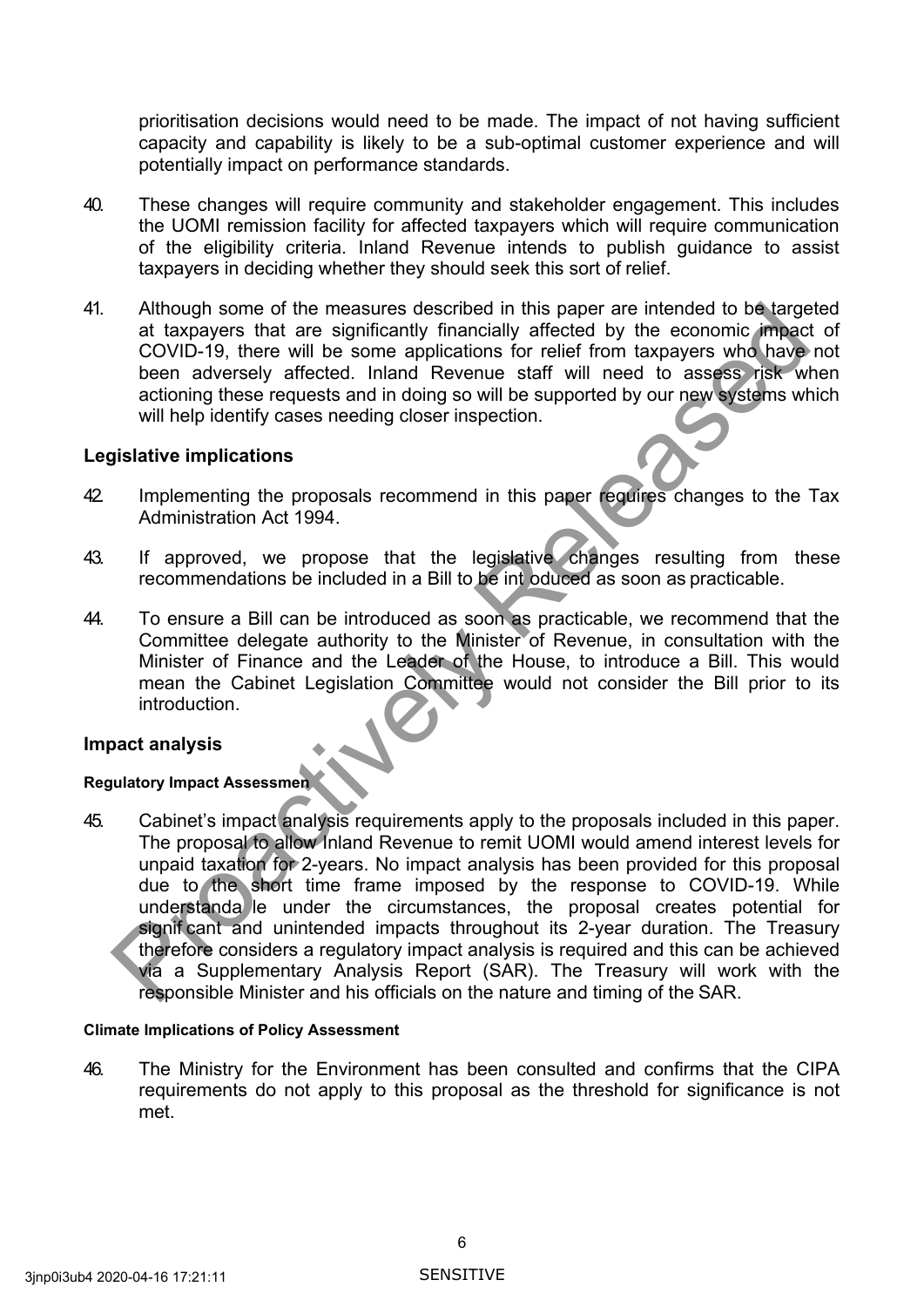## **Human rights**

47. The proposals in this paper do not impinge on rights and freedoms under the New Zealand Bill of Rights Act 1990 or the Human Rights Act 1993.

## **Gender implications**

48. There are no gender implications arising from these proposals.

### **Disability perspective**

49. No disability issues arise from these proposals.

### **Publicity**

50. A media statement on the proposals included in this paper will be released following the Committee's meeting on Wednesday 18 March. A commentary on the Bill containing these proposals will also be released when the Bill is introduced. Inland Revenue will include details of the new legislation in a *Tax Information Bulletin* after the Bill is enacted. Motivality perspective<br>
No disability issues arise from these proposals.<br>
A media statement on the proposals included in this paper will be refersed follow<br>
the Committee's meeting on Wednesday 18 March. A commentary on th

### **Proactive release**

51. We propose to proactively release this Cabin t paper, associated minutes, and key advice papers with appropriate redactions when the Bill is introduced in late March 2020.

## **Recommendations**

The Minister of Finance and the Minister of Revenue recommend that the Ad Hoc Cabinet Committee on COVID-19:

### **Use of money interest remissi n**

- 1. **Agree** that the Commissioner of Inland Revenue be given the discretion to remit use of money interest for taxpayers that have had their ability to pay tax on time significantly adversely affected by the COVID-19 outbreak;
- 2. **Agree** that the Commissioner of Inland Revenue's discretion to remit use of money interest in response to the COVID-19 outbreak would apply only to tax payments due on or after 14 February 2020;
- 3. **Agree** that the Commissioner of Inland Revenue's discretion to remit use of money interest in response to the COVID-19 outbreak would apply for a period of 2-years only unless extended by an Order in Council;
- 4. **Note** that giving the Commissioner of Inland Revenue the discretion to remit use of money interest in response to the COVID-19 outbreak would not have any fiscal cost;